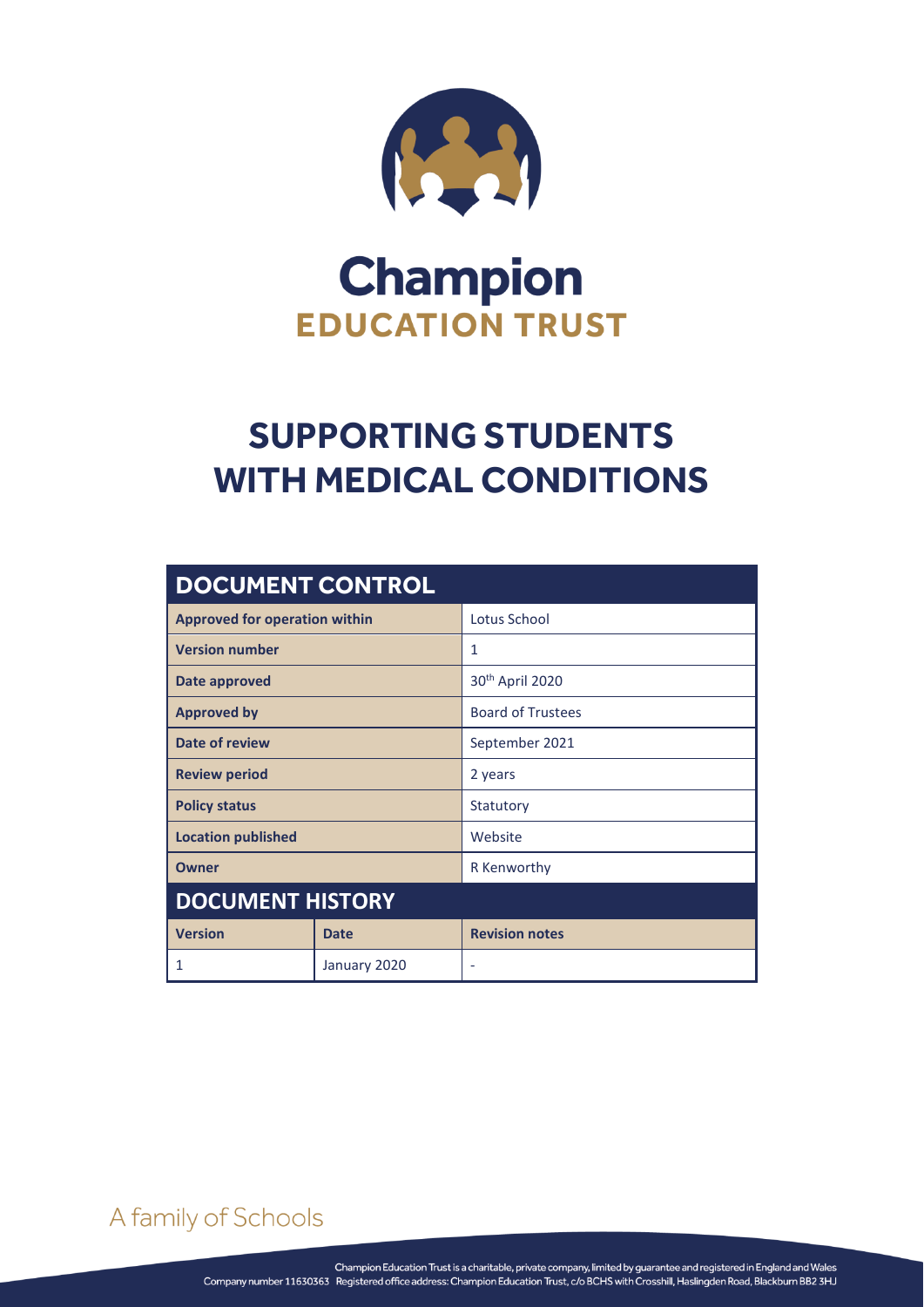# **SUPPORTING STUDENTS WITH MEDICAL CONDITIONS**

### **SCHOOL RESPONSIBILITIES**

**Policy Development, Implementation and Review:** School Governing Body/HT

**Individual Health Care Plans:** School SENDCO/School Nurse

**Training and Information:** School SENDCO/CPD Co-ordinator

**Supply Teachers Briefing:** School SENDCO

**Risk Assessments:** RA Co-ordinator/SENDCO (Outside of school visits, activities, holidays, outside of normal timetable)

**Staff Cover Arrangements:** School Cover Supervisor

**Administration of Medication:** Please see attached School/Staff Disclaimer (appendix 5 a/b)

### **STAFF AUTHORISED BY HT TO ADMINISTER MEDICATION**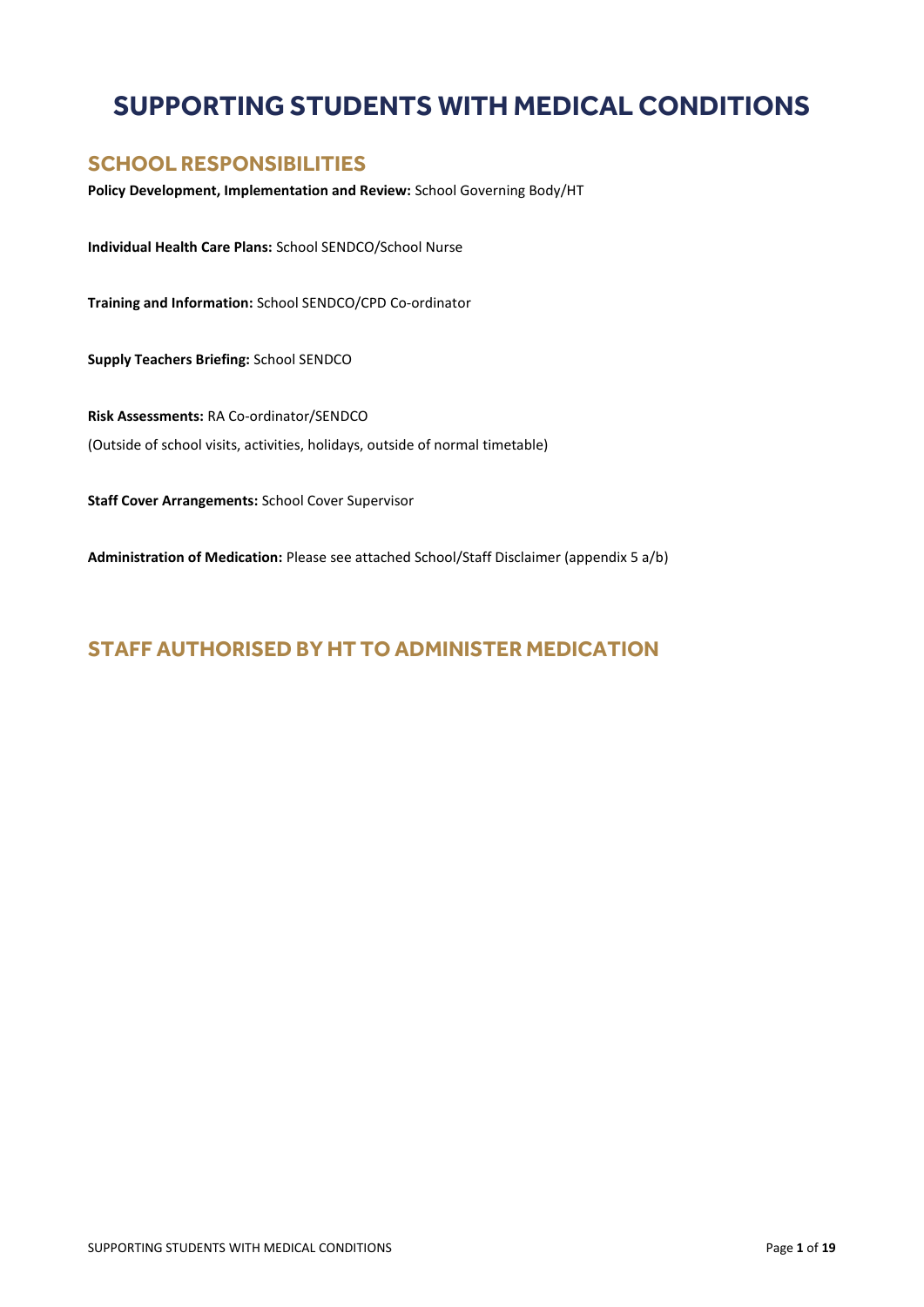### **INTRODUCTION**

We endeavour to provide every student with a caring, safe and inclusive learning environment in which children with medical conditions are welcomed and supported.

Section 100 of the Children and Families Act 2014 places a duty on our governing body to make arrangements for supporting students with medical conditions at school. To meet this duty, this policy has been drawn up with regard to the statutory and non-statutory guidance 'Supporting pupils at school with medical conditions' issued by the Department for Education and which came into force on 1 September 2014.

The aim of this policy is to ensure that students with medical conditions will be properly supported so that they **can have full access to education**, including school trips and physical education.

This policy should be read in conjunction with:

- Safeguarding Policy
- Admissions Policy

The school also recognises that duties within the Equality Act (2010) relate to children with disability or medical conditions.

# **ROLES AND RESPONSIBILITIES**

Our school will work in partnership with all relevant parties including parents/carers, students, the governing body, school staff, and community healthcare professionals and any relevant emergency practitioners to ensure this policy is implemented and maintained successfully.

Each member of the school and associated healthcare should know their roles and responsibilities in implementing this policy effectively to support students with medical conditions.

#### Governing Body

The governing body must ensure that arrangements are in place which:

- Allow students with medical conditions to access and enjoy the same opportunities at school as any other child
- Focus on the needs of the individual child and how their medical condition impacts on their school life
- Ensure Individual Healthcare Plans (IHPs) meet individual student needs
- Produce a school policy with regard to statutory guidance and non-statutory guidance based on best practice and review the policy regularly
- Makes this policy easily accessible to parents, staff and other stakeholders
- Ensure staff who provide support to students with medical conditions are aware of and able to access information and training and are competent
- Ensure there are sufficient staff to provide support
- Recognises that should anything go wrong arising from administration of medicines, it would be the employer who would be vicariously liable for any claim. (Please see 'School declaration for administration of medicines'. Appendix 5a)
- Ensure that school insurance covers all the medical issues arising from any student currently on roll

#### Headteacher

The Headteacher will:

- Ensure that the school policy is developed and effectively implemented
- Promote the policy so that all staff and partners are aware of the policy and understand their role in its implementation
- Ensure that all staff who need to know are aware of and can access information and guidance about individual student medical conditions
- Ensure that sufficient trained numbers of staff are available to implement the policy and deliver all IHPs currently in the school, including emergency situations
- Monitoring the provision of IHPs for those children with medical conditions and undertaking IHP reviews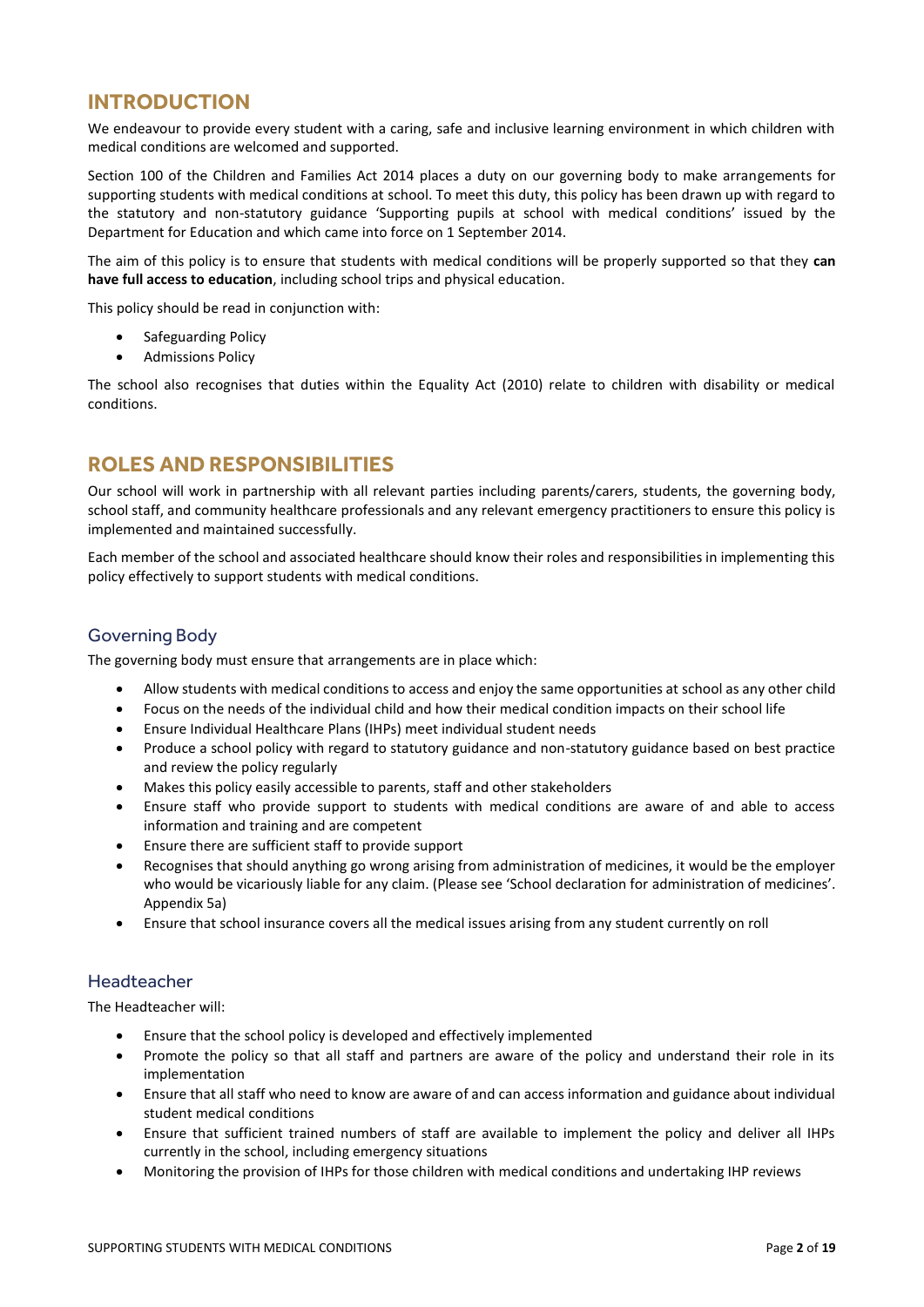- Accept responsibility in principle for members of staff giving and supervising students taking prescribed and unprescribed medication during the school day
- Ensure school staff are appropriately insured and are aware that they are insured to support students in this way
- Make contact with the school nurse and the school nursing service
- Authorise staff to administer medication

#### School Nurse

Every school has access to school nursing services. They are responsible for:

- Notifying the school when a child has been identified as having a medical condition which will require support in school, where possible before the child start at the school
- Providing advice and liaison to support school staff on implementing a student's IHP, for example advising or even training to staff (however they would not usually have an extensive role in ensuring that the school is taking the appropriate steps to support a child with medical needs)
- Liaising with lead clinicians locally on appropriate support for a child and associated staff training needs

#### Other Healthcare Professionals

These include GPs, paediatricians, specialist local health teams.

- GPs / paediatricians should notify the school nurse and work jointly when a child has having a medical condition that will require support in school
- GPs / paediatricians should prescribe medication administration times outside of school hours where possible (except in special circumstances where it is more effective to administer medication in school, e.g. for some students diagnosed with ADHD)
- Specialist local health teams provide specialist support for children with particular conditions, e.g. asthma, diabetes, epilepsy
- All healthcare professionals should provide advice on developing IHPs and identify and agree with the school on the type and level of training required to implement the plan

#### Parents and Carers

Parents and carers have the prime responsibility for their child's health and are key partners with the school. Parents/carers should:

- Provide the school (via SENDCO) with sufficient, up-to-date information about their child's medical condition before they are admitted to the school, or as soon as the child first develops a particular medical need
- Be fully engaged with the development and review of their child's IHP, including drafting the plan
- Carry out any action they have agreed to as part of the implementation of the plan, including:
	- o Providing medicines for the school to use which are
		- In-date
		- Labelled with the student's name
		- In the original packaging or container dispensed by the chemist (whether prescribed or over the counter) so that the school can identify the medicine – school will not accept small amounts of 'top-ups' which are not in the original box
		- (The exception to this is insulin which must still be in date but will inside an insulin pen or pump.)
		- Showing the instructions for administration, dosage and storage
	- o Providing any supporting equipment
	- o Ensuring that they or a nominated adult are contactable at all times
- Give written permission for staff to administer medication by completing and returning the form 'Request for School to Administer Medication' (see Appendix 1)
- Notify the school immediately if there is a change in the medication or medical needs of their child, and complete another 'Request' form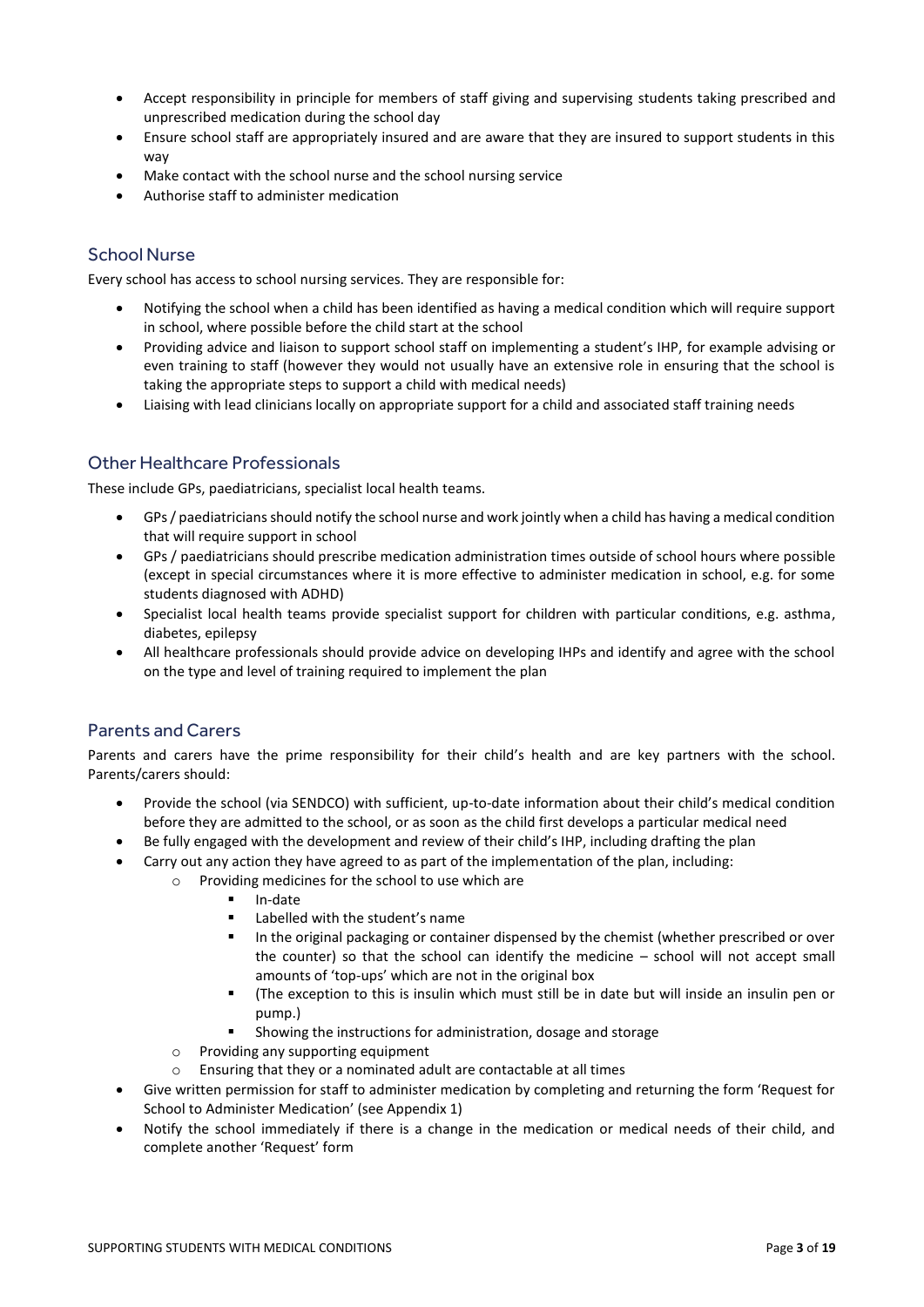#### **Students**

Students with medical conditions will often be best placed to provide information about how their condition affects them. They should:

- Be fully involved in discussions about their medical support needs and contribute as much as possible to the development of their IHP
- Comply with the steps in their IHP
- Tell their parents/carers, teachers or nearest staff member when they are not feeling well
- Self-manage their medication where appropriate in a way agreed and monitored by the school
- Know how to gain access to their medication in an emergency

All students should:

- Treat other students with and without a medical condition equally
- Treat all medication with respect
- Let a member of staff know if another student is feeling unwell

#### **SENDCO**

The SENDCO should:

- Ensure all children with medical needs have an IHP where appropriate, that is kept up-to-date and reviewed at least annually
- Share IHPs with all staff and partners who need to know about it

#### School staff

Any member of school staff may be asked to provide support to students with medical conditions, including the administering of medicines, although administering medicines is not part of a teacher's professional duties and they cannot be required to do so. School staff should:

- Understand the medical conditions of students within the school and that they may be serious, adversely affect a child's quality of life and impact on their ability to learn, and take into account the additional needs of students with medical conditions they teach
- Receive sufficient training to achieve the necessary level of competency to support children with medical conditions
- Understand their duty of care to children and know what to do and respond accordingly when they become aware that a student with a medical condition needs help
- Provide risk assessments for school visits, school journeys and other activities outside of the normal timetable

# **STUDENTS WITH LONG TERM OR COMPLEX MEDICAL NEEDS**

#### Special Arrangements

Where a child's needs are particularly complex and could affect their ability to access the full curriculum or participate in other areas of school life, then special arrangements will need to be made.

In some cases this might take the form of dedicated adult support, at certain times of the school day. Alternatively, the child's needs could be such that modifications to the learning environment and/or the provision of specialist aids will need to be considered.

For those children who attend hospital appointments on a regular basis, special arrangements may also need to be considered.

#### Individual Healthcare Plans

A written, individual healthcare plan (IHP) will be developed for children with medical conditions, to clarify for staff, parents and the child, the support that will be provided.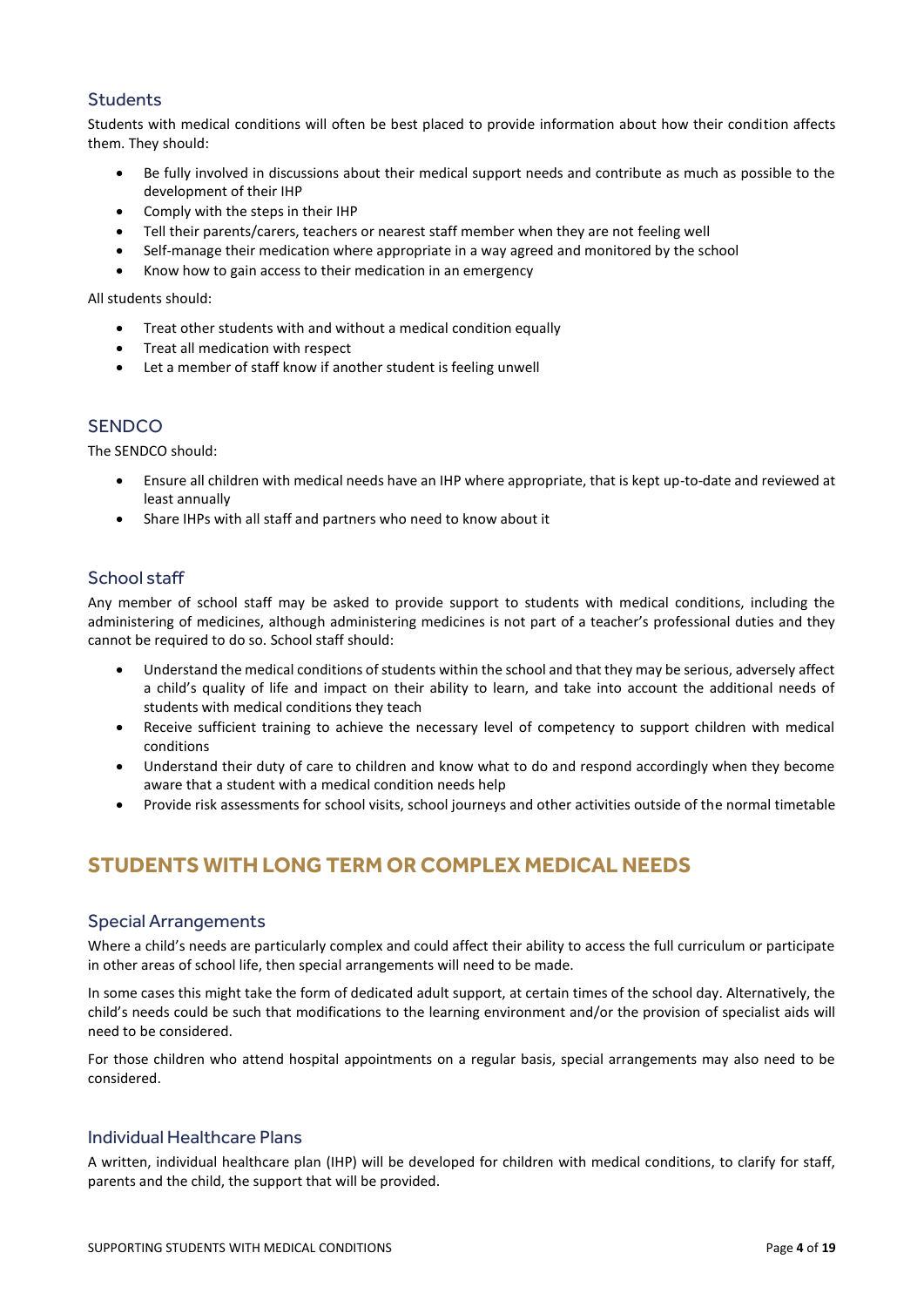Examples of complex health needs which may generate an IHP are:

- Diabetes
- **•** Anaphylaxis
- Asthma
- Epilepsy
- **•** Gastrostomy feeds

The IHP for each child should:

- Give correct factual information
- Give sufficient details so that staff know exactly how to deal with the child's needs on a day to day basis and in the event of a crisis or emergency
- Give information that enables staff to correctly interpret changes within the child's condition, so that appropriate action can be taken
- Be accessible to all staff involved
- Be taken on any trips or outings the child might attend

#### The IHP should include:

- Child's **identification details**
	- o Photograph
	- o Name
	- o Date of birth
	- o Address
	- o School setting (class, year, progress group, etc)
- Child's **medical details**
	- o Medical condition
	- o Any triggers
	- o Signs and symptoms
- Child's **resulting medical support**
	- o Medication (dose, side-effects and storage) and other treatments
	- o Medication times
	- o Equipment and accommodation
	- o Testing
	- o Access to food and drink where it is used to manage their condition,
	- o Dietary requirements and
	- o Environmental issues e.g. crowded corridors, travel time between lessons
- What to do in **emergencies**
- Arrangements for **self-management** where the school considers it safe and appropriate
- Specific support for the child's **educational, social and emotional needs** for example:
	- o Impact of the condition on attendance and how absences will be managed
		- o Requirements for extra time to complete exams
		- o Use of rest periods in exams
		- $\circ$  Impact of the condition on learning and any additional support in catching up with lessons
	- o Counselling sessions
- **Contact details** of
	- o Parents/carers
	- o Alternative contacts, nominated by parents/carers
	- o Relevant health professionals
- Which **staff** will provide the support, their **training** requirements and **expectations** of their role
- Separate arrangements or procedures required for **school trips** or other school activities outside of the normal school timetable that will **ensure students can participate**
- **Review and update** requirements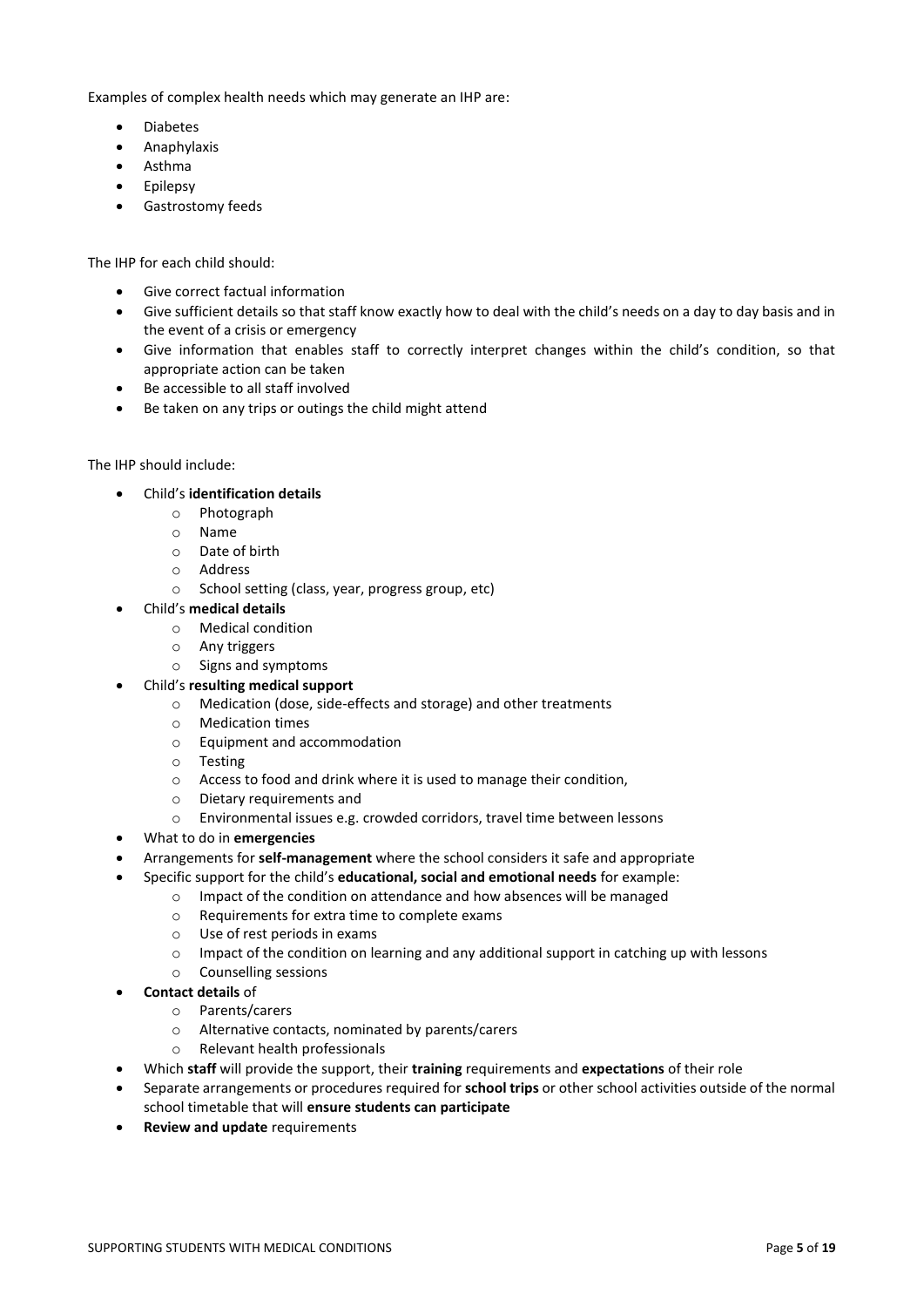Those who may need to contribute to a Healthcare Plan include:

- The school health service, the child's GP or other health care professionals (depending on the level of support the child needs)
- The Headteacher and SENDCO
- The parents/carers and the child where appropriate
- The class teacher, care assistant or teaching assistant
- Support staff who are trained to administer medicines or trained in emergency procedures

The school will agree with parents how often they should jointly review a health care plan. The timing of this will depend on the nature of the child's particular needs. In most cases this will take place at the annual statement review; however, some plans will need to be reviewed more frequently.

Each child's needs will be judged individually, as children vary in their ability to cope with poor health or a particular medical condition. We understand that all children with the same medical condition will not have the same needs.

#### Communicating Needs

Copies of IHPs and full medical records are stored in each child's file in the locked cabinet in the medical room, in the Pastoral Managers' offices and the Main Office. Condensed IPHs for each child with medical conditions are:

- Stored on the shared drive under **Healthcare Plans** where they are clearly accessible to all staff involved in caring for the child
- Laminated and kept in the SENDCO office and main office so that at least one set of IHPs will be taken outside to the assembly points if the school building has to be evacuated

#### **STAFF TRAINING**

The school is responsible for ensuring that staff have appropriate training to support children with medical needs. Specific training and staff awareness sessions are held for children with highly individual needs prior to the child joining the school and when medical needs change.

Arrangements are made with appropriate agencies e.g. School Nurse to update staff training on a regular basis. All teaching and support staff attend Epi-pen, Epilepsy and Asthma training annually. Staff are also invited to attend specialist training e.g. using the defibrillator which is stored in Crosshill. A list of first aiders and defibrillator trained staff is displayed around the school.

A record of those attending training will be taken by school and signed by the school nurse or training provider.

### **LINKS TO ACHIEVEMENT AND SOCIAL AND EMOTIONAL WELLBEING**

There are often social and emotional implications associated with medical conditions. Children may be self-conscious about their condition and some may be anxious or depressed. Long-term absences due to health problems will affect attainment and progress. They can also impact on the child's ability to sustain friendships and emotional health.

The school will work closely with the child and parent/carers to minimise the impact of their medical needs. Following a period of absence, the school will develop an individual programme to support transition, working with outside partners as appropriate.

### **EXTRA-CURRICULAR ACTIVITIES, INCLUDING VISITS & RESIDENTIAL TRIPS**

Every effort is made to encourage children with medical needs to participate in safely managed visits or trips. Consideration is always given to the adjustments which need to be made to enable children with medical needs to participate fully and safely on visits. Healthcare plans indicate how a child's medical condition will impact on their participation, but there is flexibility for all students to participate according to their own abilities and with reasonable adjustments (unless evidence from a clinician states that this is not possible).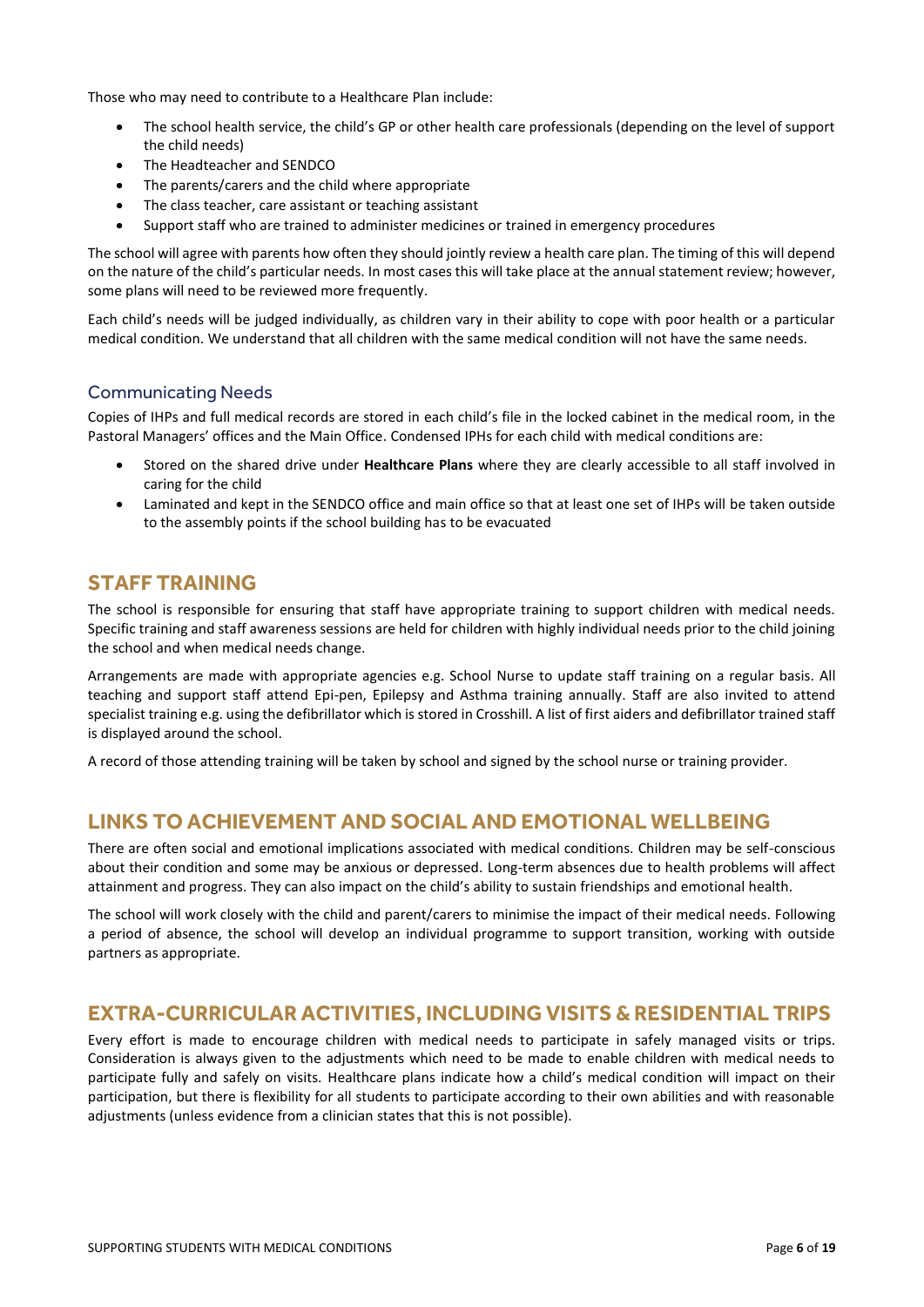Staff supervising excursions should always be aware of any medical needs, and relevant emergency procedures. A copy of Individual Healthcare Plans should be taken on visits in the event of the information being needed in an emergency. Arrangements for taking any necessary medicines will need to be made and if necessary an additional member of the support staff, a parent or another volunteer might be needed to accompany a particular child.

Parents of all students participating on visits or residential trips will need to complete the school consent form giving details of all medical/dietary needs. Parents of children with medical conditions will need to leave a bag at the school office labelled with the student's name and containing sufficient medication for the duration of the trip, along with instructions regarding dose, timings and storage. As with all medications administered by school staff, the medication must be in the packaging or container dispensed by the chemist. The packaging or container must clearly display the student's name.

**If there is any concern about whether the school is able to provide for a child's safety or the safety of other children on a visit or trip, then parents/carers will be consulted and medical advice sought from the school health service or the child's GP.**

# **SPORTING ACTIVITIES**

All children with medical conditions will be encouraged to participate as fully as possible in physical activities and extracurricular sport. For many, physical activity can benefit their overall social, mental and physical health and well-being. Staff will be sensitive to their individual needs and sufficient flexibility will be incorporated into the lesson planning for all children to be included in ways appropriate to their own abilities.

- Any restrictions on a child's ability to participate in PE will be recorded in their Individual Healthcare Plan. This will include a reference to any issues of privacy and dignity for children with particular needs.
- Laminated copies of IHPs are available in the PE office.
- Some children may need to take **precautionary measures before or during exercise**, and may also need to be allowed **immediate access** to their medicines such as asthma inhalers.
- Emergency / spare blue inhalers with spacers are available in the main office, along with a list of students who can use them.

### **MANAGING AND ADMINISTERING MEDICATION**

Medicines must only be administered at school when it would be detrimental to a child's health or attendance not to do so.

#### Written consent and medication details

- No child under 16 will be given prescription or non-prescription medicines without their **parents' or carers' written consent**
- The only exception to the last point are circumstances where the medicine has been **prescribed to the child by a clinician without the knowledge of the parent/carers**. In such a case, the SENDCO will liaise with the Safeguarding Team and we will make every effort to encourage the child or young person to involve their parents/carers while respecting their **right to confidentiality**
- Parents/carers are asked if their child has any medical conditions/allergies on enrolment
- Parents should inform the school of the medical need and complete a 'Request for School to Administer Medications' form (see appendix) about the medicines that their child needs to take and provide details of any further support required
- Prescribed **and non-prescribed** medication will only be accepted if they are:
	- o In-date
	- o Labelled with the student's name
	- $\circ$  In the original packaging or container dispensed by the chemist (whether prescribed or nonprescribed) so that the school can identify the medicine – school will not accept small amounts of 'topups' which are not in the original box (The exception to this is insulin which must still be in date but will be available to us inside an insulin pen or pump)
	- o Showing the instructions for administration, dosage and storage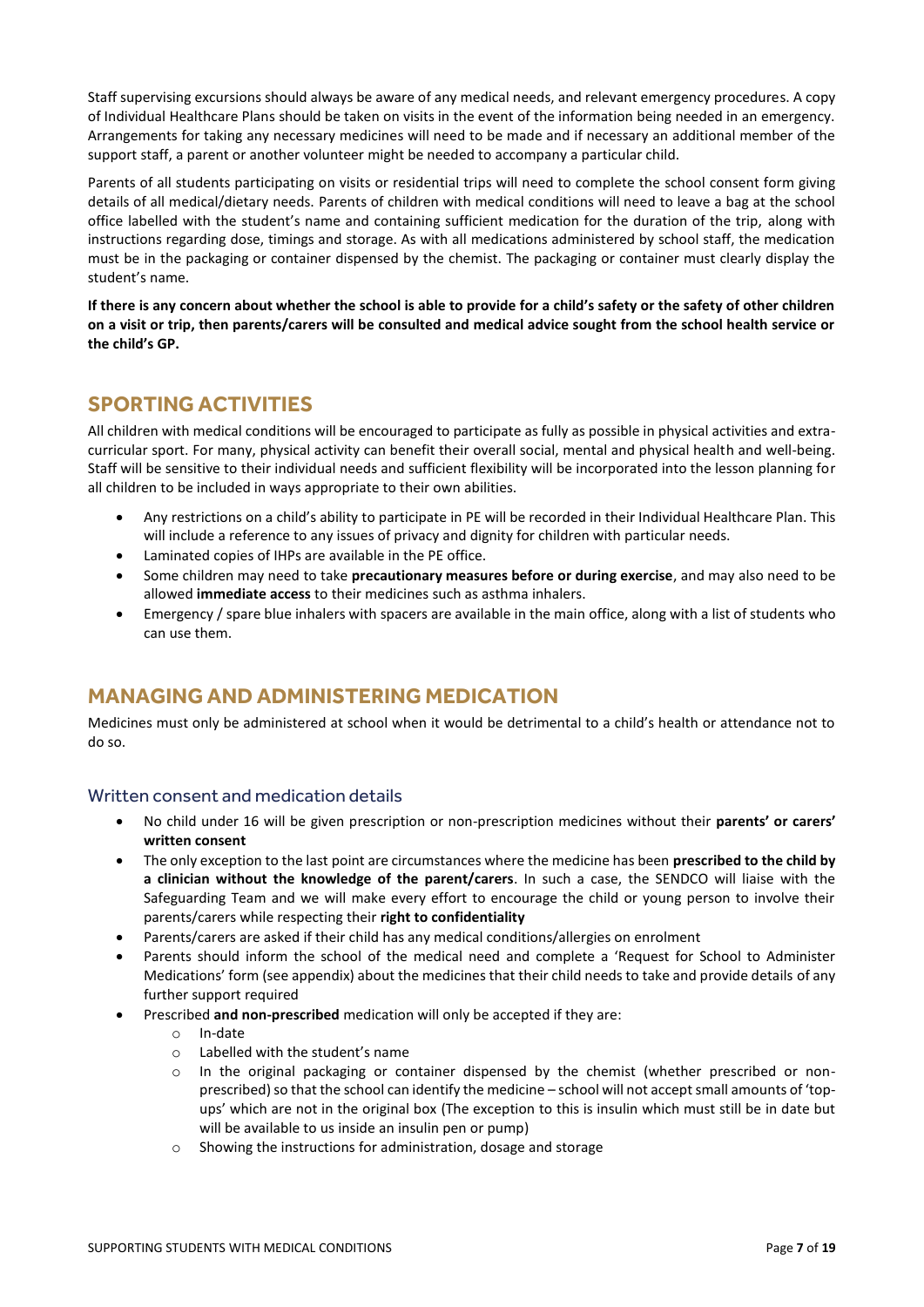- Administering staff should make sure that the information provided by the parents/carers is the same as that provided by the prescriber
- Medical request forms need to be completed at the beginning of each academic year and again when any changes are made to medication during the year
- School staff will not administer 'over-the-counter' drugs such as paracetamol without written consent on a completed 'Request' form as for prescribed medication (This change to the policy is required because GPs will no longer prescribe 'over-the-counter' medication)
- **A child under 16 should never be given aspirin or medicines containing ibuprofen unless prescribed by a doctor**
- Where and when possible the administration of mediation will be **witnessed by a second adult**
- Staff must not give prescription medicines or undertake healthcare procedures without **appropriate training and authorisation**
- **If staff are in doubt about any procedure, they should not administer the medicines but check with the parents or a health professional before taking further action**

# **RECORD KEEPING**

Full records must be maintained of all medications brought into school. A clear record and audit trail is essential particularly if a drug administration question arises. Records offer protection to staff and students and provide evidence that agreed procedures have been followed.

- **Staff should complete and sign a record each time they give medicine to a child** *(*see Appendix 5 'Record of Medicine Supplied and Administered to an Individual Student')
- The school maintains a separate register for each student's medication to ensure record accuracy and confidentiality
- Records are kept in the individual student folders in the filing cabinet in the medical room.
- Each individual record should show:
	- o Child's name and date of birth
		- o Progress group
	- o Date medication brought into school
	- o Name of person who brought the medication to school
	- o Amount of medication supplied
	- o Dose
	- o Expiry date
	- o Dosage regime
	- $\circ$  If all the medication has been used, or where more than enough supplied, returned home for disposal
- Each individual record requires the following information to be completed after the medicine has been administered:
	- o Date
	- o Time
	- o Medication
	- o Dose amount administered and amount left
	- o Time given
	- o Signature of staff
	- o Comments / adverse reaction (if necessary)
- The amount of medication supplied, the amount administered and the amount left must tally exactly
- If an **error** is noticed in a medication record the error should be identified with an asterisk and then either on the next line or at the bottom of the page write 'ERROR – SHOULD READ' and then insert the correct entry and sign and date it. Do not:
	- o Change in any way what has been written
	- o Try to write over the top of the incorrect record
	- o Cross out
	- o Use Tipp-Ex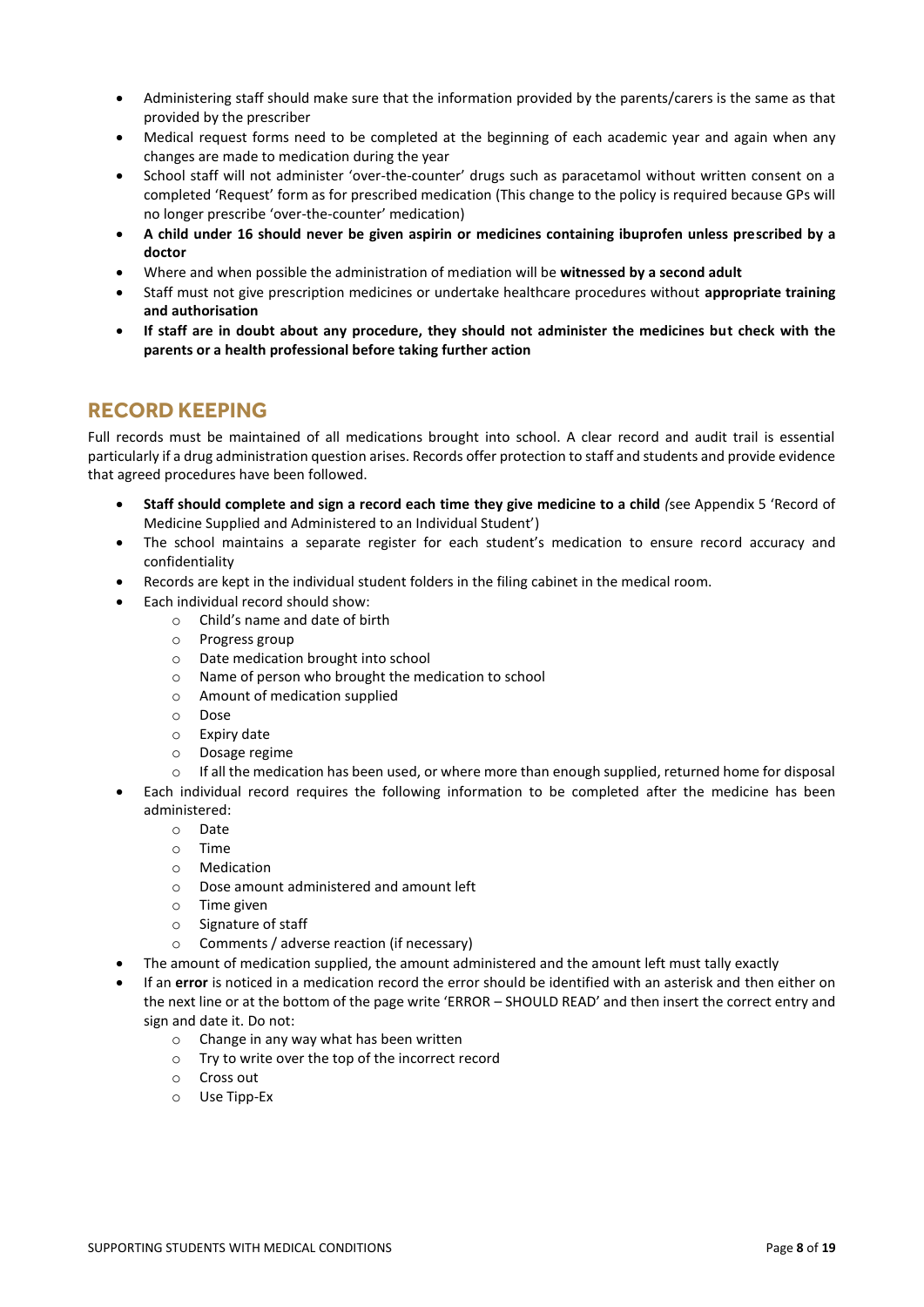# **STORAGE OF MEDICATION**

- The Headteacher is responsible for making sure that medicines are stored safely in the locked filing cabinet inside the ground floor medical room which is locked and not accessible to children without a supervising authorised member of staff.
- The school will only store medicines that have been supplied by parent/carers with written consent for the administration of the medicine by the school.
- The only exceptions to these two points are:
	- o The storage of additional **inhalers** and **Epi-pens** for the use of students **for whom the school has written consent from parents/carers to administer**
	- Additional inhalers and Epi-pens must be located in easily accessible areas which are not locked so they are readily available for children
		- Additional Epi-pens are stored in the SENDCO office
		- Additional inhalers with spacers are stored in the PE office, SENDCO office, Main office and Science Prep room
		- Additional Epi-pens and inhalers will be taken out to the assembly points with the IHPs if the school building is evacuated
- Medicines are stored strictly in accordance with product instructions and in the original container in which dispensed
- **Staff must never transfer medicines from their original containers**
- Children should know where their own medicines are stored and who holds the key and is able to administer them
- Some medicines need to be refrigerated. They can be kept in a refrigerator containing food but should be in an airtight container and clearly labelled. There should be restricted access to a refrigerator holding noncontrolled medicines

# **REFUSAL TO TAKE MEDICINE**

If a child refuses to take medicine, staff should not force them to do so. Follow the procedure for medicine refusal in the IHP, and note this in the records. Parents should be informed of the refusal on the same day.

**If a refusal to take medicines results in an emergency, then the usual emergency procedures outlined in the IHP should be followed.**

# **CONTROLLED DRUGS**

The supply, possession and administration of some medicines are controlled by the Misuse of Drugs Act 1971 and its associated regulations. Some may be prescribed as medication for use by children, e.g. methylphenidate (which is in a class of drugs called central nervous stimulants, sold under various brand names e.g. Ritalin, and administered in school for students with ADHD and narcolepsy).

- It is permissible for schools and settings to look after a controlled drug, where it is agreed that it will be administered to the child for whom it has been prescribed
- A child who has been prescribed a controlled drug may legally have it in their possession, but passing it to another child is an offence
- Any member of staff may administer a controlled drug to the child for whom it has been prescribed. The same procedures should be followed for recording the administration of a controlled drug as for prescribed medicines
- Controlled drugs should be stored in a locked container and only staff who administer the medicines should have access. A record should be kept for audit and safety purposes

A controlled drug, as with all medicines, should be returned to the parent when no longer required, to arrange for safe disposal (by returning the unwanted supply to the local pharmacy). If this is not possible, it should be returned to the dispensing pharmacist (details should be on the label).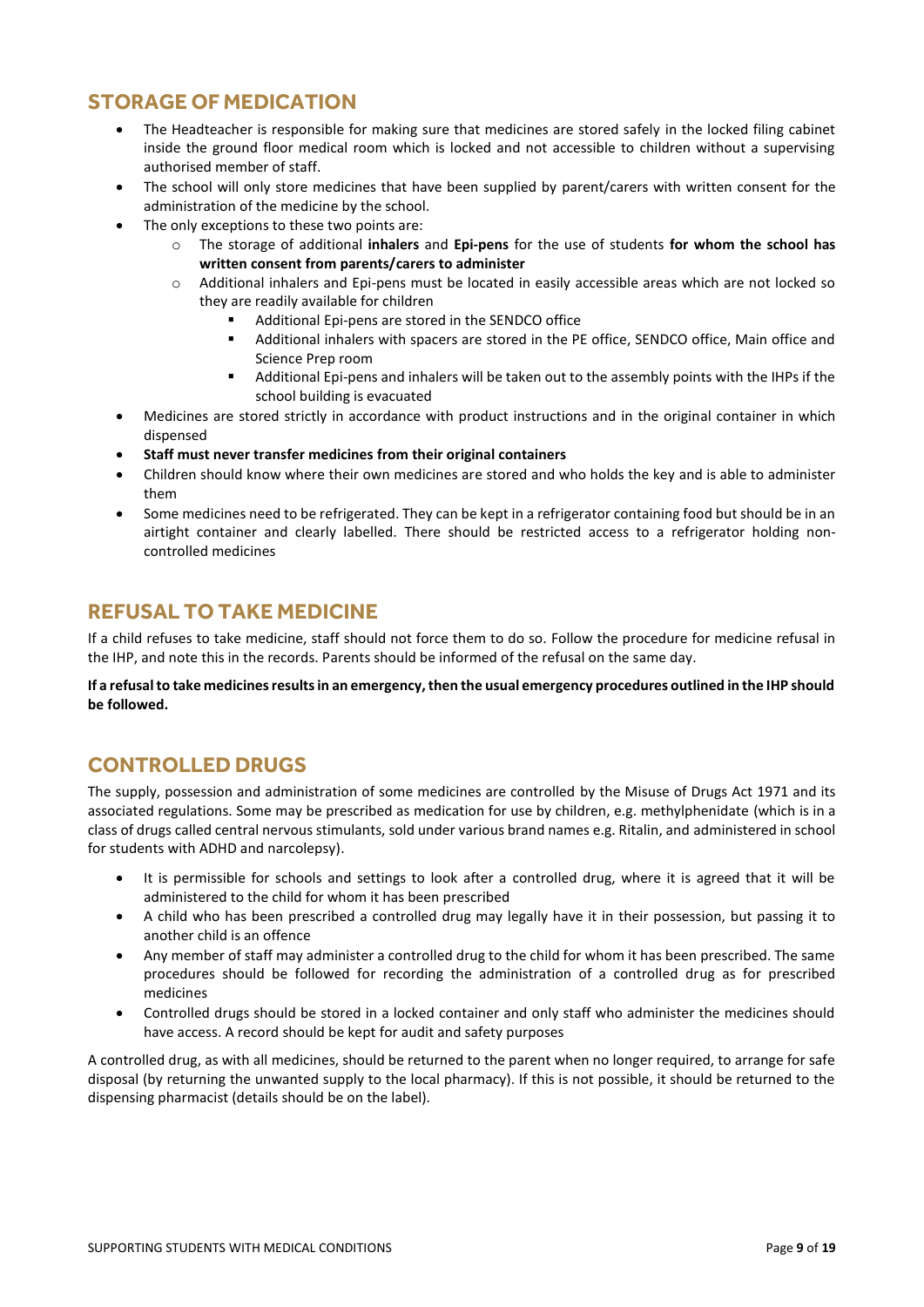# **STUDENTS WITH SHORT–TERM MEDICAL NEEDS**

- If children are unwell and unable to cope with a busy school day, they should not be sent to school
- **If a child has any infectious or contagious condition, they must not come to school**
- If children become ill during the day, parents/carers will be contacted by the school office in order that the child can be taken home
- Many children will need to take medicines during the day at some time during their time in school. This will usually be for a short period only, perhaps to finish a course of prescribed antibiotics

# **DISPOSAL OF MEDICINES**

- When out of date or no longer required, the school will ask parents/carers to collect the medicines from school
- Where medicines have not been collected, school will return them to a dispensing chemist
- Sharp boxes are used for the disposal of needles and other sharps. Parents provide sharp boxes as part of the equipment needed to treat a condition, e.g. diabetes.
- Full sharp boxes are closed securely and returned to parents. Parents should then take them to their GP for disposal.

### **EMERGENCY PROCEDURES**

Where a child has a healthcare plan, this defines what constitutes and emergency and explains what to do. If a student needs to be taken to hospital, staff should stay with the child until the parent/carer arrives. Where an ambulance has been called, staff should accompany the child in the ambulance and wait with the child in hospital until the parent/carer arrives.

# **COMPLAINTS**

If Parents/Carers are unhappy with the provision made for their child regarding their medical needs they should, in the first instance, contact the Headteacher directly. Full details about the school's Complaints Procedure can be found on the school website or obtained from the school office on request.

### **APPENDICES**

- Appendix 1 Parental consent/permission forms for medication
- Appendix 2 DFE Guidance 2014 Supporting pupils at school with medical conditions; statutory guidance for governing bodies of maintained schools and proprietors of academies in England
- Appendix 3a and 3b Model letter for inviting parent to contribute to the development of their child's IHP
- Appendix 4a School Declaration for administration of medicines
- Appendix 4b Staff Declaration for administration of medicines
- Appendix 5 Example template of an individual register of medication obtained and administered by school
- Appendix 6 Unacceptable practice
- Appendix 7 Contacting Emergency Services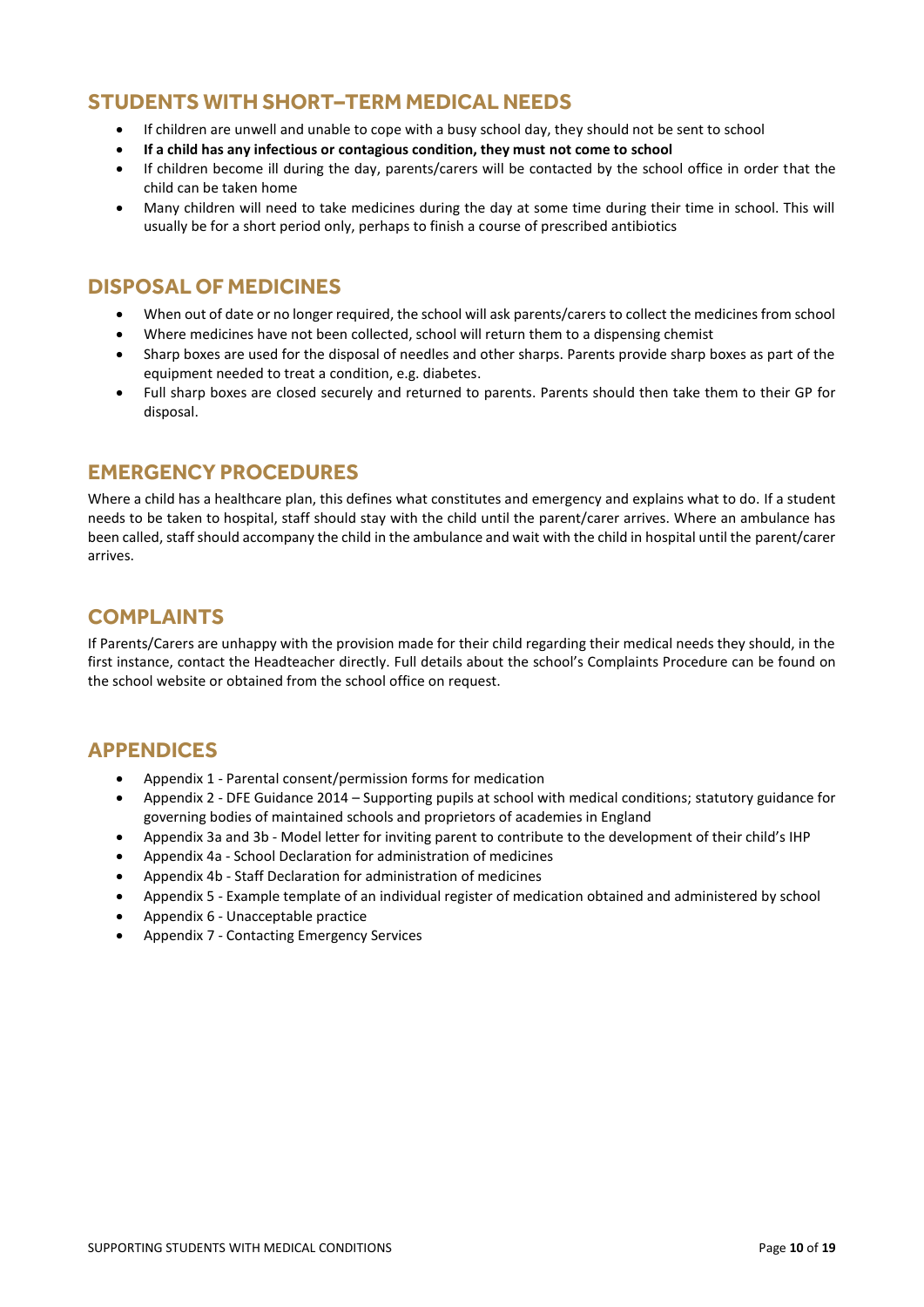# **APPENDIX 1 – PARENTAL CONSENT/PERMISSION FORMS FOR MEDICATION**

# **Request for School to Administer Medication**

**Parents to complete, if they wish the school to administer medication. Children are not permitted to carry their own medication except inhalers.**

| D.O.B |  |
|-------|--|

#### **Medication Details**

#### **Directions**

#### **Parental Consent**

I understand that I must deliver the medicine personally (to agreed member of staff) and accept that this is a service which the school is not obliged to undertake.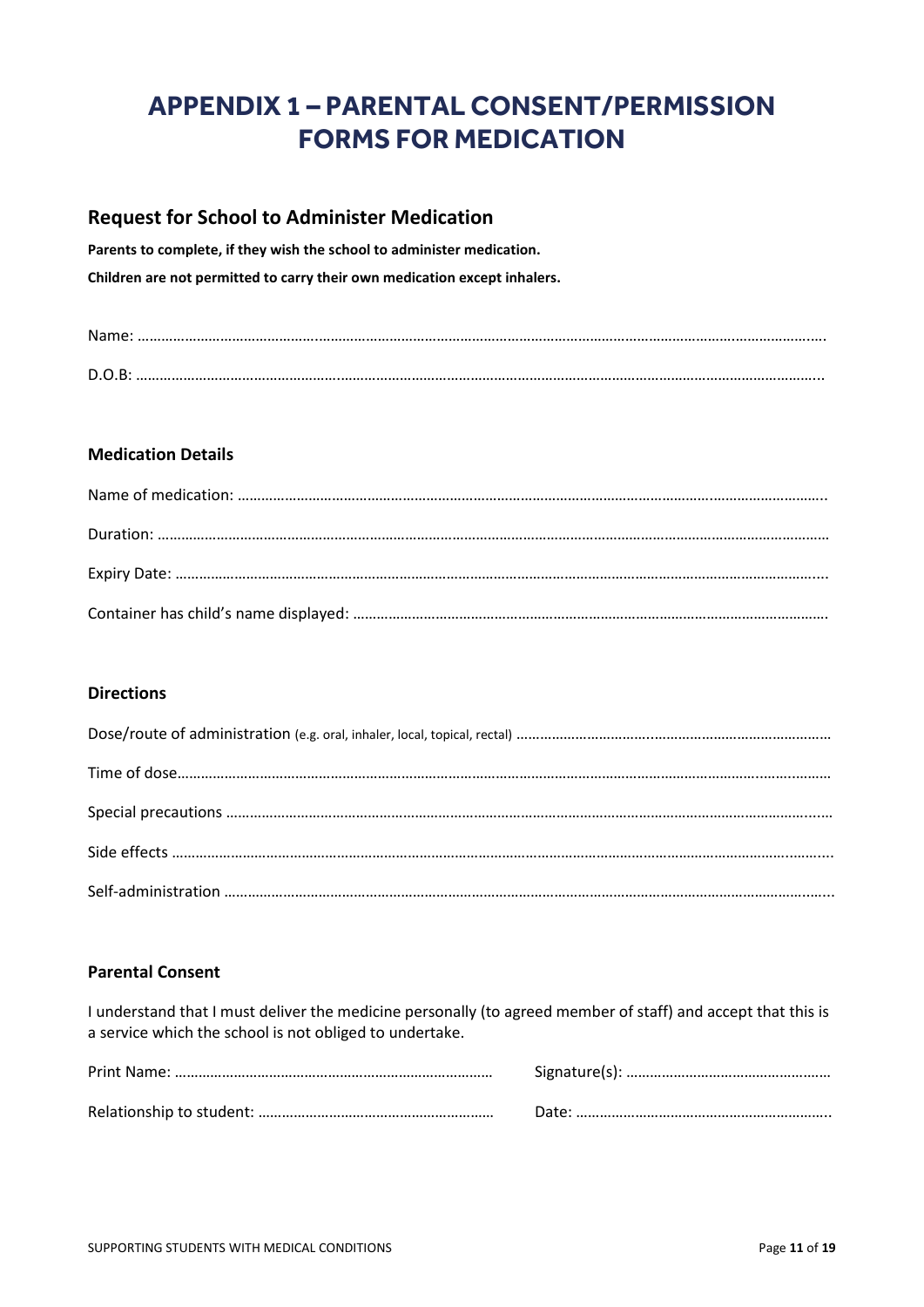# **APPENDIX 2 – DFE SUPPORTING PUPILS AT SCHOOL WITH MEDICAL CONDITIONS (APRIL 2014)**

Go to the following link on the DfE website. Alternatively a paper copy can be accessed via the school. <https://www.gov.uk/government/publications/supporting-pupils-at-school-with-medical-conditions>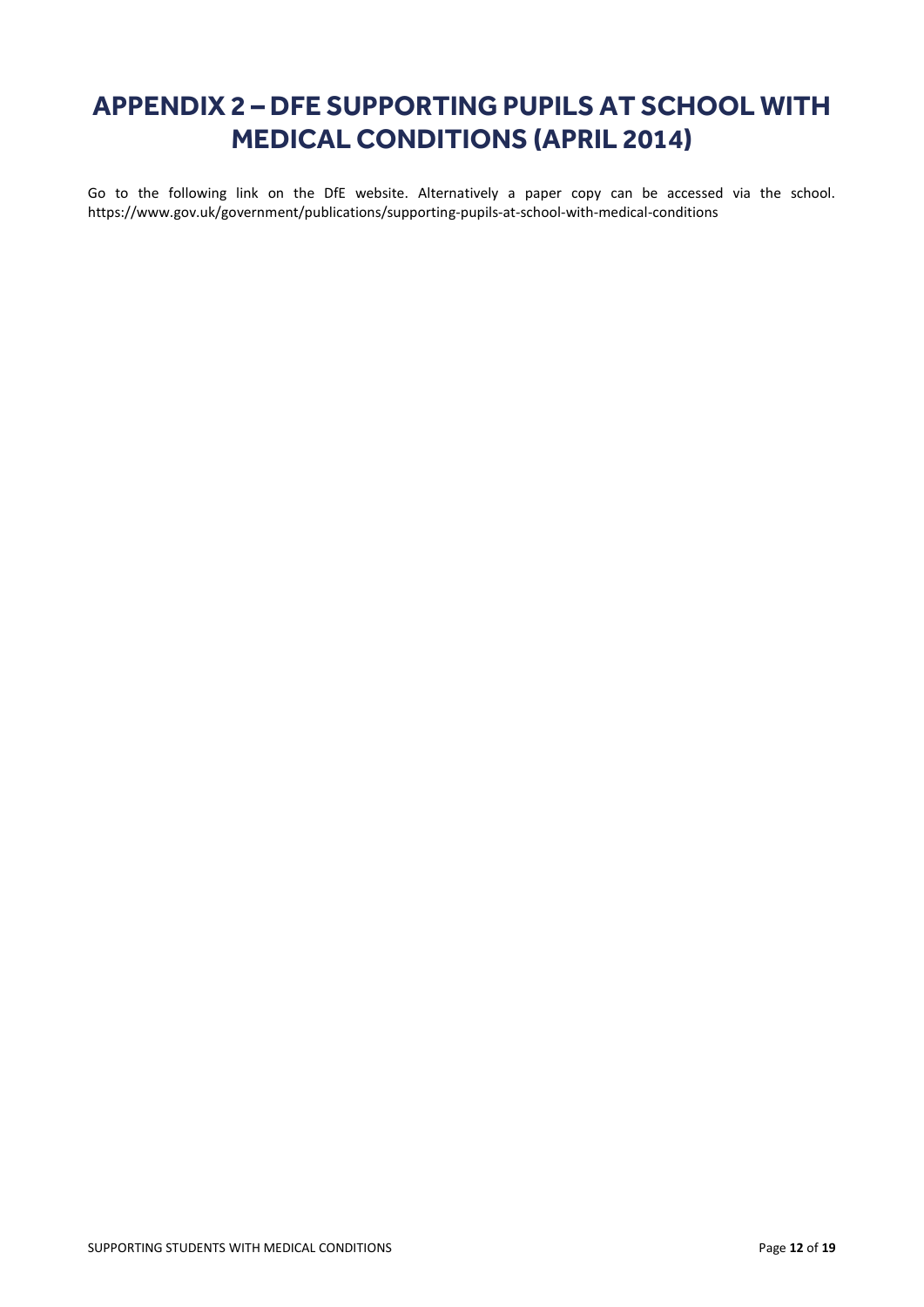# **APPENDIX 3A - MODEL LETTER INVITING PARENTS TO CONTRIBUTE TO INDIVIDAL HEALTHCARE PLAN DEVELOPMENT (FOR MAIL MERGE)**

#### **PRIVATE AND CONFIDENTIAL**

**«Parental\_Salutation» «AddressBlock»**

Date

#### **Developing an Individual Healthcare Plan for «Forename» «Surname», «Reg»**

#### Dear **«Parental\_Salutation»**

We are updating information relating to our students' medical conditions. A copy of the School's policy for supporting students with medical conditions for your information can be found on the school website.

A central requirement of the policy is for an individual healthcare plan to be prepared, setting out what support **«Forename**» needs and how this will be provided. Individual healthcare plans are developed in partnership between the school, parents, students and the relevant healthcare professional who can advise on your child's case.

The aim is to ensure that we know how to support **«Forename»** effectively and to provide clarity about what needs to be done, when and by whom. Although individual healthcare plans are likely to be helpful in the majority of cases, it is possible that not all children will require one. We will need to make judgements about how your child's medical condition impacts on their ability to participate fully in school life, and the level of detail within the plan will depend on the complexity of Forename's medical condition and the degree of support needed.

I would be grateful if you could contact the SENDCO at school at your earliest convenience in order to arrange a meeting to start the process of developing your child's individual health care plan (IHCP). Please let us know if you intend to invite another medical practitioner, healthcare professional or specialist.

If you are unable to attend a meeting in person, it would be helpful if you could contact school and complete the attached individual health care plan template and return it, together with any relevant evidence, for consideration at the meeting.

Please do not hesitate to contact the school office if you require any further information.

Yours faithfully

**Mrs R Kenworthy Headteacher**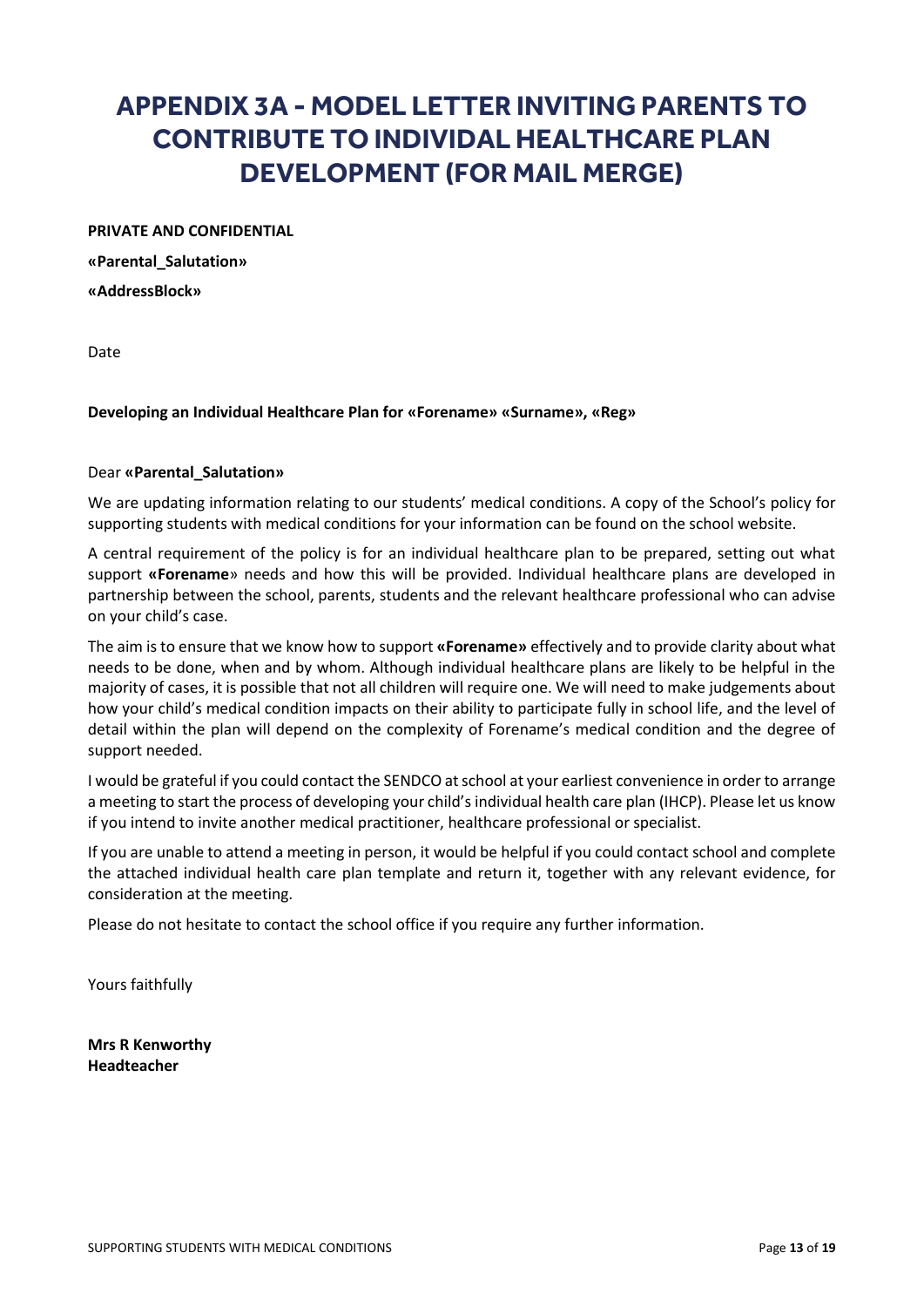# **APPENDIX 3B - MODEL LETTER INVITING PARENTS TO CONTRIBUTE TO INDIVIDAL HEALTHCARE PLAN DEVELOPMENT (FOR MAIL MERGE)**

**PRIVATE AND CONFIDENTIAL**

**«Parental\_Salutation» «AddressBlock»**

Date

#### Dear **«Parental\_Salutation»**

We are updating information relating to students medical conditions. A copy of the School's policy for supporting students with medical conditions for your information can be found on the school website.

**«Forename»**'s healthcare plan is now due for an annual review. We need you to complete and return the attached slip to school and report any changes required.

Please include any changes to contact details, medicine dosages, treatments etc. Please note that it is the parents'/carers' responsibility to inform school of any changes to the healthcare plan. As you know a copy of this document is held in school and gives specific direction as to how we manage your forename's health condition, it is therefore important that the healthcare plan contains up-to-date information. It is also important that any medicines or inhalers mentioned on the plan are held in school at all times. It is the responsibility of the parent/carer to ensure this is the case.

If you require changes to the healthcare plan please amend the copy enclosed and return to school where any updates will be recorded. The form will then be returned to you for a signature and date.

Should changes not be necessary please sign and date the attached reply slip and sign and date the healthcare plan, and return both slip and plan to school by **«Date»**.

Please do not hesitate to contact the school office if you require any further information.

Yours faithfully

#### **SEND Administrator**

| Please sign and return this slip and healthcare plan by «Date» to school. |  |  |  |  |  |  |
|---------------------------------------------------------------------------|--|--|--|--|--|--|
| Name of child: «Forename» «Surname» Progress group: «Reg»                 |  |  |  |  |  |  |
|                                                                           |  |  |  |  |  |  |
|                                                                           |  |  |  |  |  |  |
|                                                                           |  |  |  |  |  |  |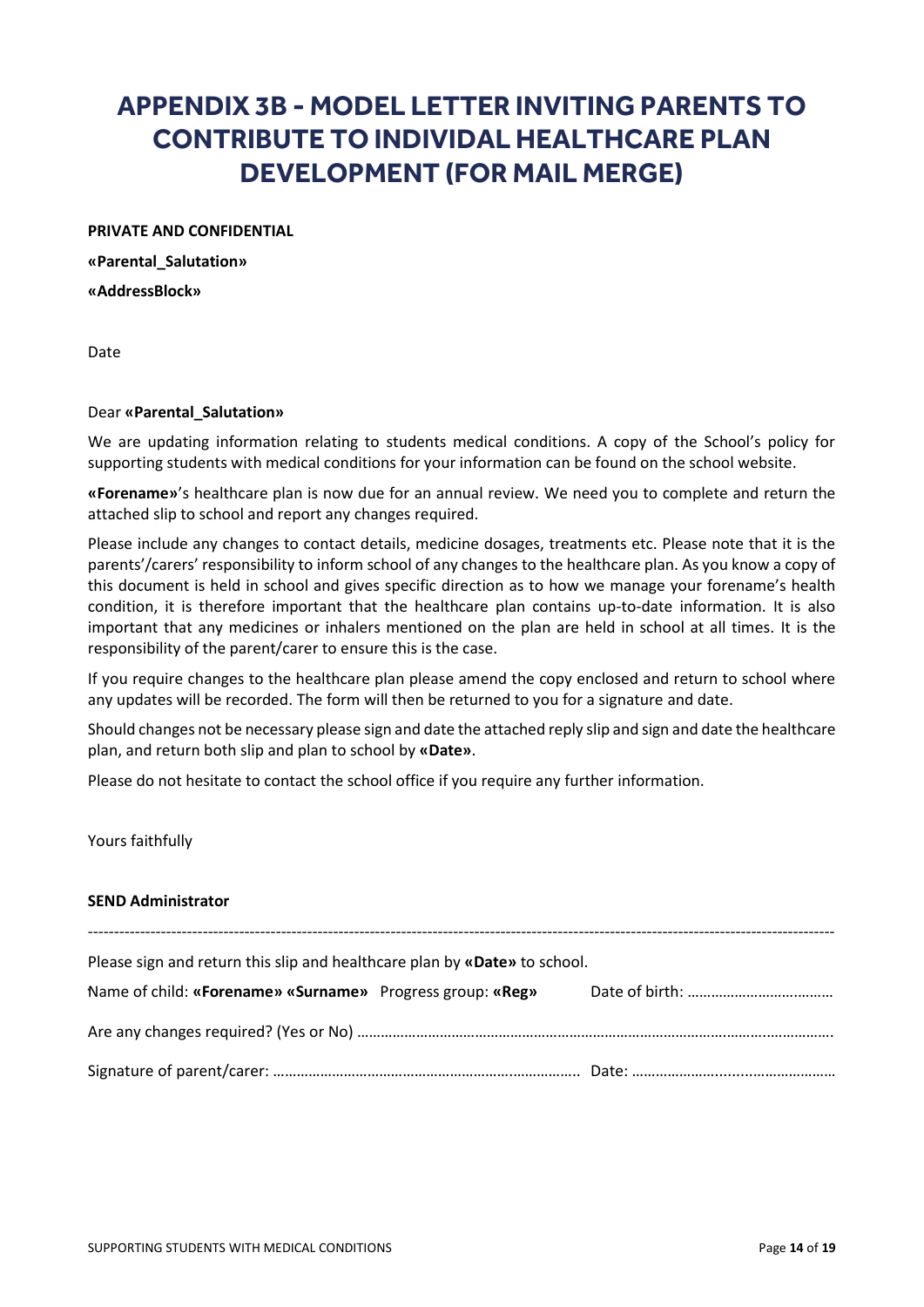# **APPENDIX 4A - SCHOOL DECLARATION FOR ADMINISTRATION OF MEDICINES**

### **School Declaration for Administration of Medicines**

The School Governing Body understand that administering medication is not part of a Teachers'/Support Staff professional duties and therefore we respect the agreement and decision made by each individual member of staff.

Whilst there are risks when administering medication, with suitable and sufficient training, these should be minimal in comparison with the risk to the student if medication is either delayed or not given in a lifethreatening situation.

Liability, should anything go wrong, will only arise where there has been negligence i.e. failure to exercise reasonable care. In such cases it would be the employer who would be vicariously liable for any claim arising out of negligence of an employee.

When administering medication, there is a legal requirement to exercise reasonable care to avoid injury. Staff who administer or oversee the administration of medication would be considered to be discharging their duty of care 'in loco parentis' i.e. the degree of care exercised as that undertaken by the average careful parent/carer in the same circumstances.

The Headteacher will accept responsibility in principle for members of schools staff giving and supervising students taking prescribed and unprescribed medication during the school day, where those members of staff have volunteered to do so.

If you are happy to undertake the administering of medications to students, please complete and sign the staff declaration staff form. Thank you.

**Chair of Governors:** …………………………………………………………………………

**Date:** ……………………………………………………..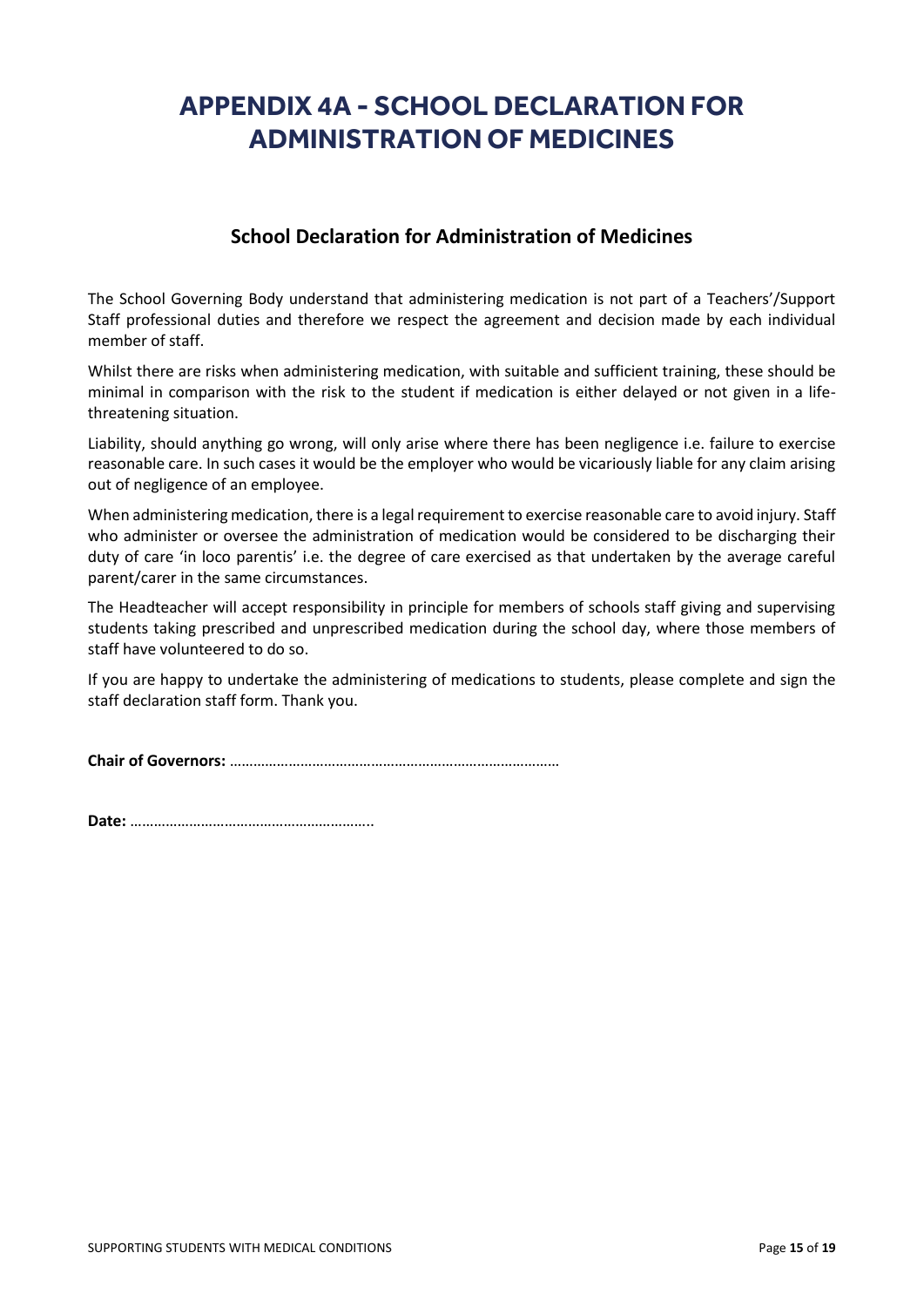# **APPENDIX 4B - STAFF DECLARATION FOR ADMINISTRATION OF MEDICINES**

### **Staff Declaration for Administration of Medicines**

As a staff member at Lotus School, I am willing to volunteer to administer medication to students as and when required during the school day, following relevant school training.

I also understand that some students will require medication to be administered on external school visits, trips, activities, sporting events and out of hours activities such as school residential trips and after school clubs.

I have read the school declaration stated above and understand the Employer (the School Governing Body) will be liable for any failure to exercise reasonable care.

I will not disclose details about a student's medical condition without the consent of the parents and, where appropriate, the student.

**Name of staff:** …………………………………………………………………………

**Signed by:** ………………………………………………………………………………

**Date:** ………………………………………………………………………………………

# **OPT OUT**

As a staff member of Lotus School, I am unwilling to administer medication to students.

**Name of staff:** …………………………………………………………………………

**Signed by:** ………………………………………………………………………………

**Date:** ………………………………………………………………………………………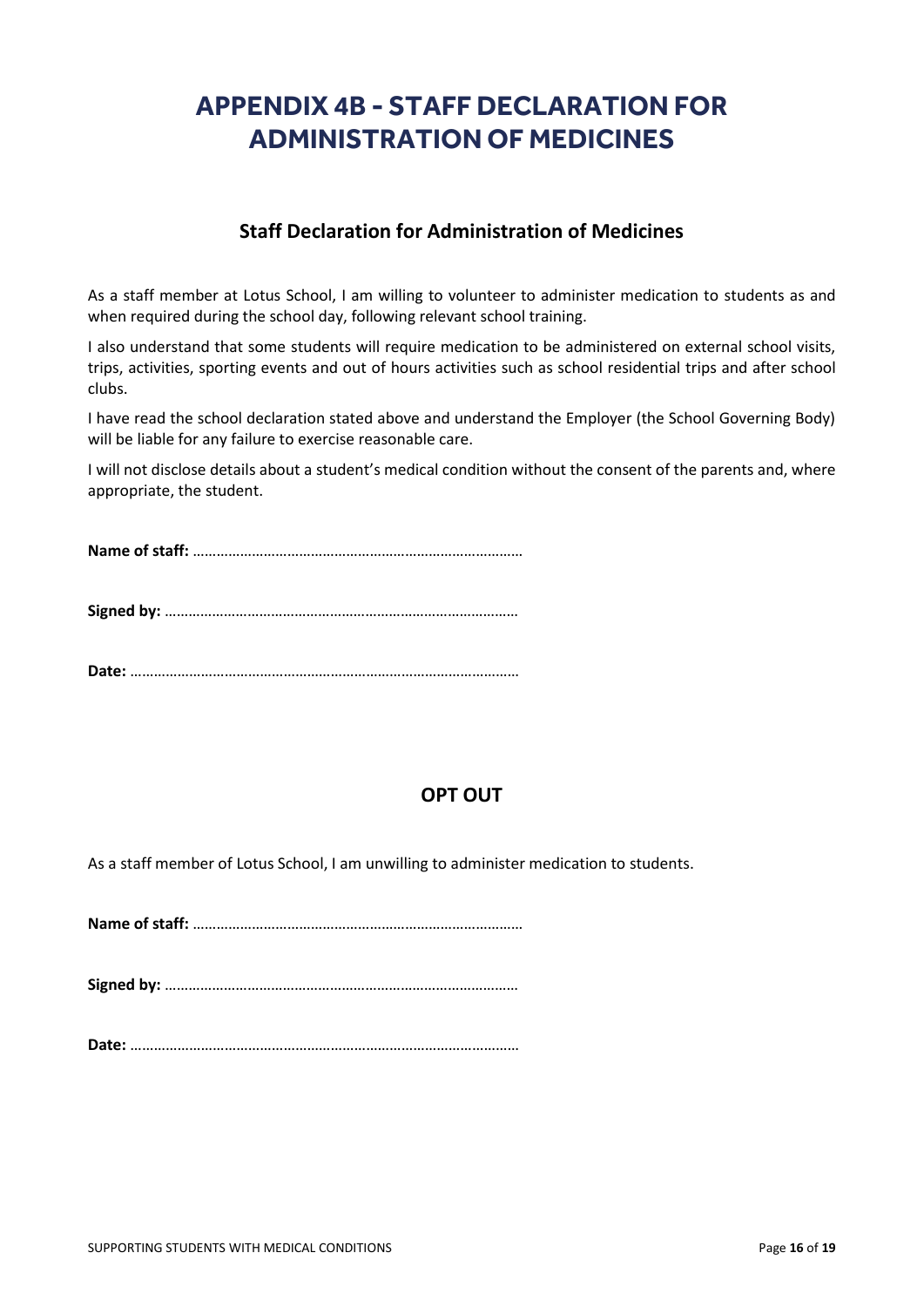# **APPENDIX 5 - EXAMPLE TEMPLATE OF AN INDIVIDUAL REGISTER OF MEDICATION OBTAINED AND ADMINISTERED BY SCHOOL**

#### **Register of Medication Obtained**

| Date | <b>Name of Person</b><br>who brought in<br>the Medication | Name of<br><b>Medication</b> | Amount<br><b>Supplied</b> | Form<br><b>Supplied</b> | <b>Expiry</b><br><b>Date</b> | <b>Dosage</b><br>Regime | <b>Received</b><br>By |  |
|------|-----------------------------------------------------------|------------------------------|---------------------------|-------------------------|------------------------------|-------------------------|-----------------------|--|
|      |                                                           |                              |                           |                         |                              |                         |                       |  |
|      |                                                           |                              |                           |                         |                              |                         |                       |  |
|      |                                                           |                              |                           |                         |                              |                         |                       |  |
|      |                                                           |                              |                           |                         |                              |                         |                       |  |

| Date | <b>Medication</b> | Amount<br>Given | Amount<br>Left | <b>Time</b> | <b>Administered By</b> |  |                     |  | <b>Comments/Action</b> |
|------|-------------------|-----------------|----------------|-------------|------------------------|--|---------------------|--|------------------------|
|      |                   |                 |                |             |                        |  | <b>Side Effects</b> |  |                        |
|      |                   |                 |                |             |                        |  |                     |  |                        |
|      |                   |                 |                |             |                        |  |                     |  |                        |
|      |                   |                 |                |             |                        |  |                     |  |                        |
|      |                   |                 |                |             |                        |  |                     |  |                        |
|      |                   |                 |                |             |                        |  |                     |  |                        |
|      |                   |                 |                |             |                        |  |                     |  |                        |
|      |                   |                 |                |             |                        |  |                     |  |                        |
|      |                   |                 |                |             |                        |  |                     |  |                        |
|      |                   |                 |                |             |                        |  |                     |  |                        |
|      |                   |                 |                |             |                        |  |                     |  |                        |
|      |                   |                 |                |             |                        |  |                     |  |                        |
|      |                   |                 |                |             |                        |  |                     |  |                        |
|      |                   |                 |                |             |                        |  |                     |  |                        |
|      |                   |                 |                |             |                        |  |                     |  |                        |
|      |                   |                 |                |             |                        |  |                     |  |                        |
|      |                   |                 |                |             |                        |  |                     |  |                        |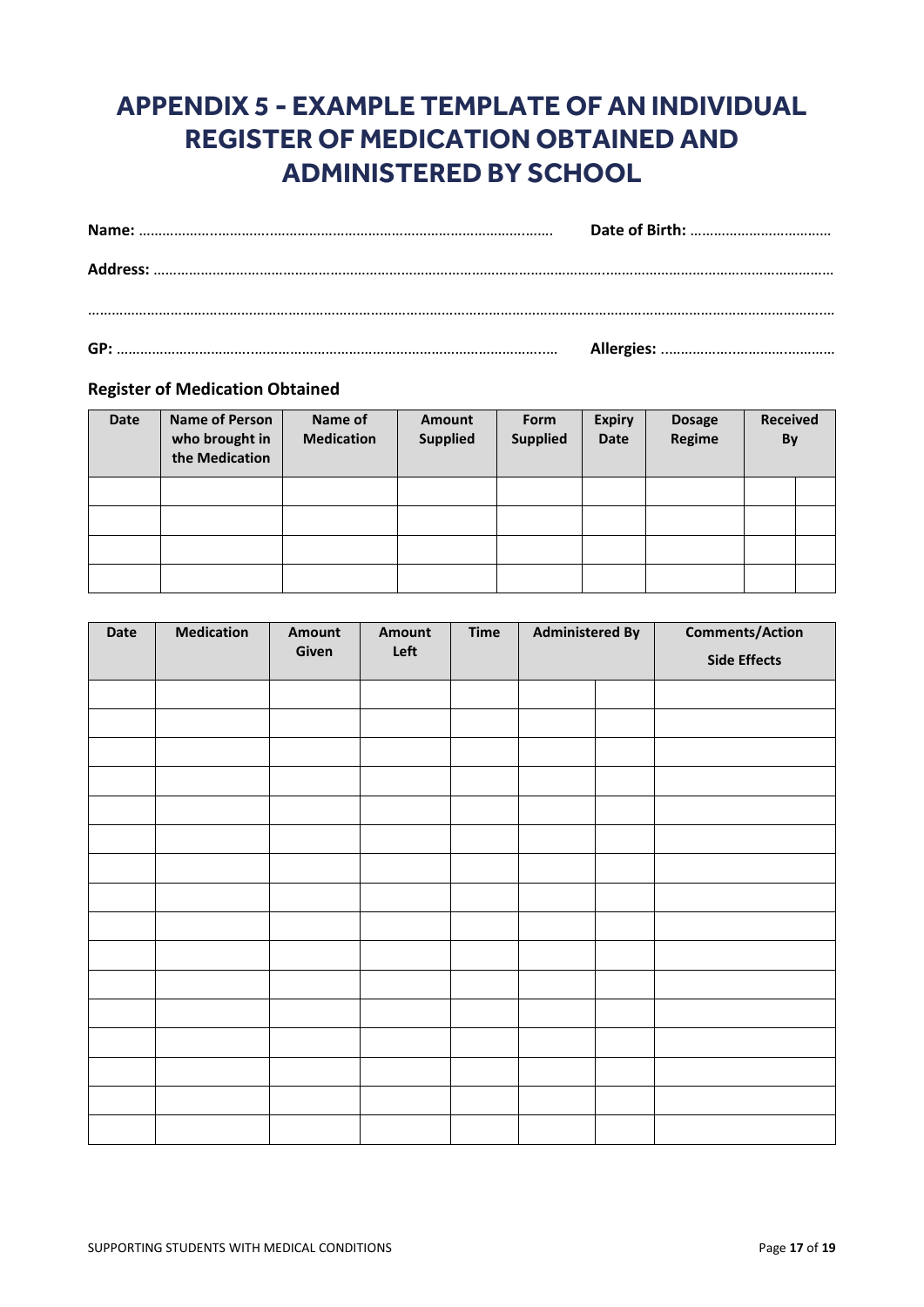# **APPENDIX 6 - UNACCEPTABLE PRACTICE**

Although school staff should use their discretion and judge each case on its merits, it is not generally acceptable practice to:

- Prevent children from accessing their inhalers and medication and administering their medication when and where necessary
- Assume that every child with the same condition requires the same treatment
- Ignore the views of the child or their parents
- Ignore medical evidence or opinion (although this may be challenged)
- Send children with medical conditions home frequently for reasons associated with their medical condition or prevent them for staying for normal school activities, including lunch, unless this is specified in their individual healthcare plans
- If the child becomes ill, send them to the school office unaccompanied or with someone unsuitable
- Penalise children for their attendance record if their absences are related to their medical condition, e.g. hospital appointments
- Prevent students from drinking, eating or taking toilets or other breaks whenever they need to in order to manage their medical condition effectively
- Require parents, or otherwise make them feel obliged, to attend school to administer medication or provide medical support to their child, including with toileting issues - no parent should have to give up work because the school fails to support their child's medical needs
- Prevent students from participating, or create unnecessary barriers to children participating in any aspect of school life, including school trips, e.g. by requiring parents to accompany the child